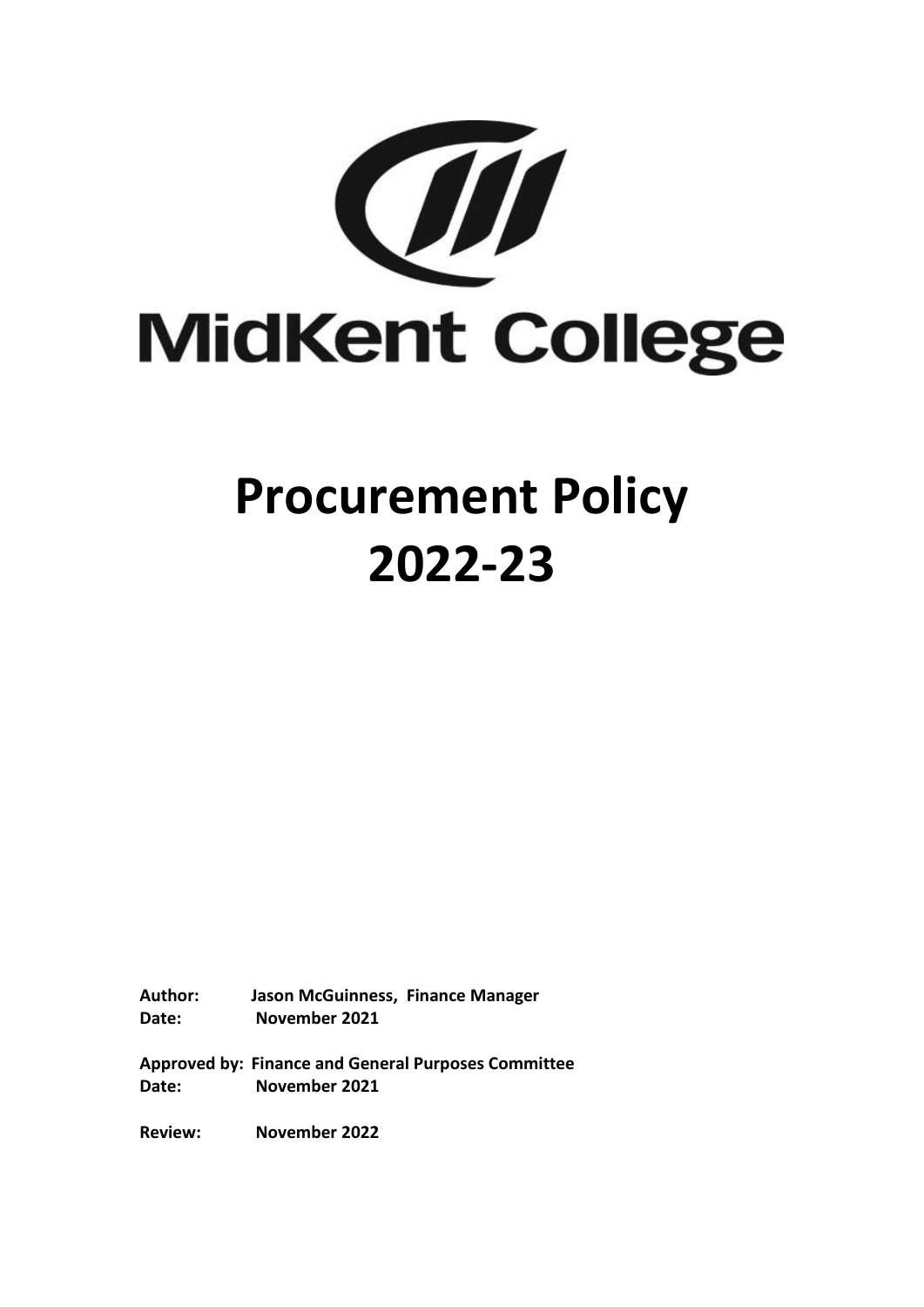## **1 INTRODUCTION**

- 1.1 The purpose of this document is to guide and inform the procurement processes within the MidKent College Group (MKC). This will ensure the achievement of value for money by operating best practice.
- 1.2 Roles and Responsibilities
	- Governors have delegated authority for procurement to MKC management and staff within clearly identified limits. These limits can be found in the Financial Regulations, and are updated from time to time. The Appendix to this document gives the necessary detail.
	- The Chief Executive and the Executive Team have a responsibility to ensure that appointed budget holders are capable of making effective procurement decisions and effectively managing the resources at their disposal.
	- Budget holders are required to research each procurement decision by comparing competing suppliers and selecting the best based on a number of factors which are identified in *2.2* below*.* Any procurement begins with the identification of a need which should be challenged to ensure it is really needed. A procurement decision may involve the one-off purchase of a piece of equipment, or a large number of repeat orders such as stationery or paper supplies. The requirement to test the market applies equally to both examples, though the process may vary.
	- The Finance Service has a responsibility to maintain the purchase ordering system on the current finance system and to ensure that all those involved in ordering and approving the procurement of goods and services have received appropriate training. The Finance Service will also ensure the accounting transactions that follow the order are managed effectively.

# **2 PROCUREMENT OBJECTIVES**

- 2.1 Effective procurement will enable MKC to obtain goods and services in an efficient and effective manner. To achieve this, MKC has identified clear objectives, and staff who purchase goods and services are required to meet these objectives.
- 2.2 Value for Money (VfM)

There is an inherent desire to obtain optimum value for money in terms of the goods and services procured. There is also a probity-based requirement to be able to demonstrate that reasonable steps have been taken to achieve this desired VfM. This can be shown through the use of appropriate levels of competition between potential suppliers of the required products.

Good practice requires that each purchasing decision is effectively researched. Likely sources of information are:

- Supplier catalogues
- Telephone enquiries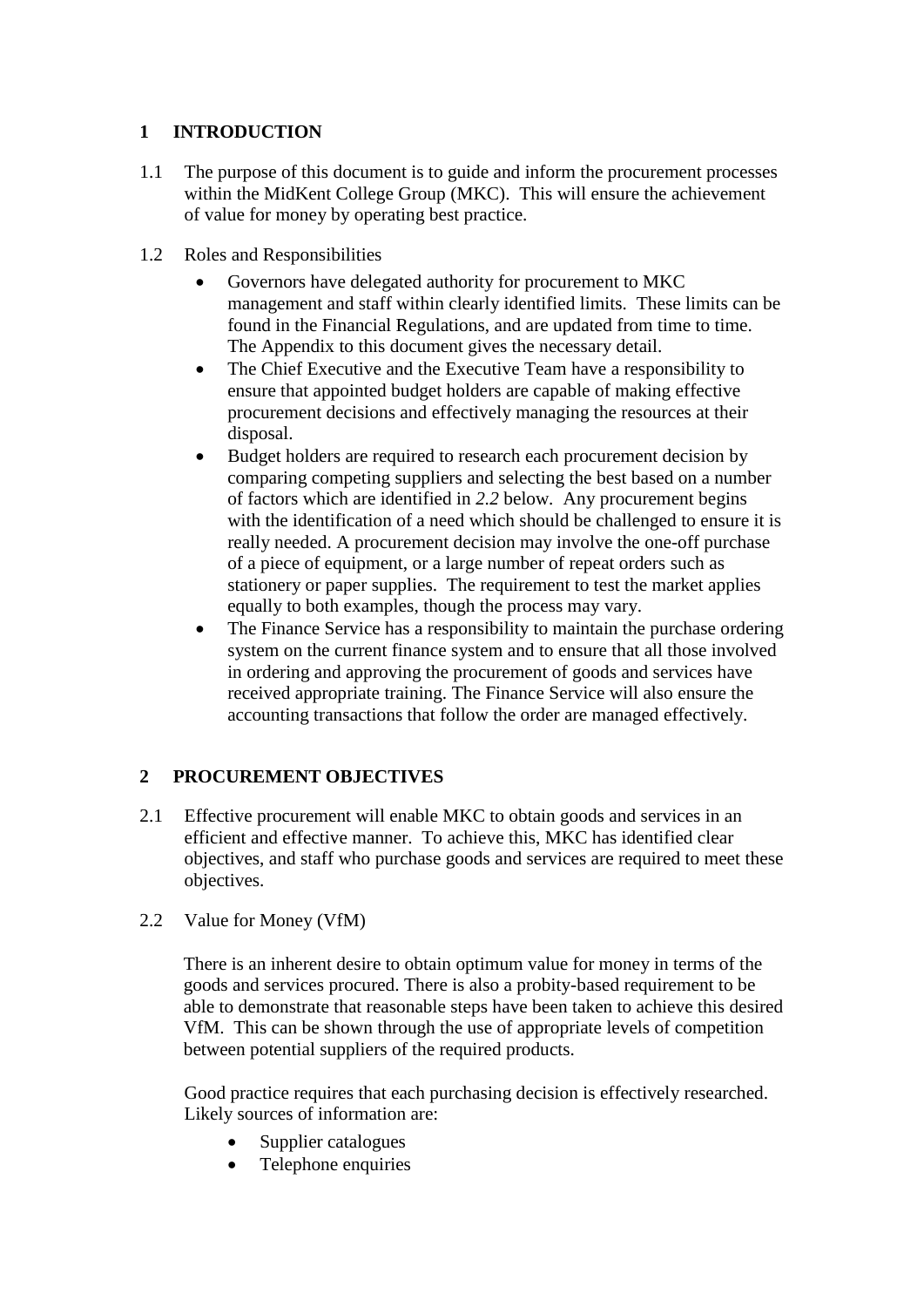- The internet
- Trade journals
- Supply consortia

The use of [quotation and tender procedures s](http://www.felp.ac.uk/1701.html)erves two main purposes:

- the process should endeavour to identify potential suppliers that are capable of supplying the required product
	- to a quality that meets the needs of the user
	- at a price that represents value for money
	- at the time the goods/services are needed by the user
	- in a quantity that meets the needs of the user, and
	- to the location required by the user.
- To provide evidence of the use of fair, open, transparent and nondiscriminatory methods of placing business with the supplier used. The procedures provide protection to the buyer carrying out the procurement process as well as to MKC.

A quotation is a simple process to investigate the availability of suppliers for a product needed and to identify the prices, delivery timescales etc. for them.

A tender is a much more detailed and robust process used to investigate the availability of a supplier for the product needed and to identify the prices, delivery timescales etc for them. Tenders will be published via the eprocurement system In-Tend.

#### 2.3 Accountability

MKC is accountable to the community it serves and those who fund its activities. It is not sufficient to merely achieve value for money, it must be demonstrated. MKC will adopt a professional approach by proactively seeking the best deal available on each occasion. Staff will deal fairly with suppliers and adhere to the procurement standards identified in this document. This will protect staff from allegations of prejudice or malpractice.

2.4 Fair and Open Competition

It is important to ensure the competitive process is a prominent element in all purchasing decisions. European law requires competition throughout the Union and specifies rules for higher value procurement. The detailed requirements with regard to the competitive process are shown in the appendix to this procedure.

## 2.5 Sustainable Procurement

The College recognises a responsibility to ensure that where possible the suppliers it deals with share its ambitions to increase resource efficiency, reduce social inequality and promote transparency in its supply chain.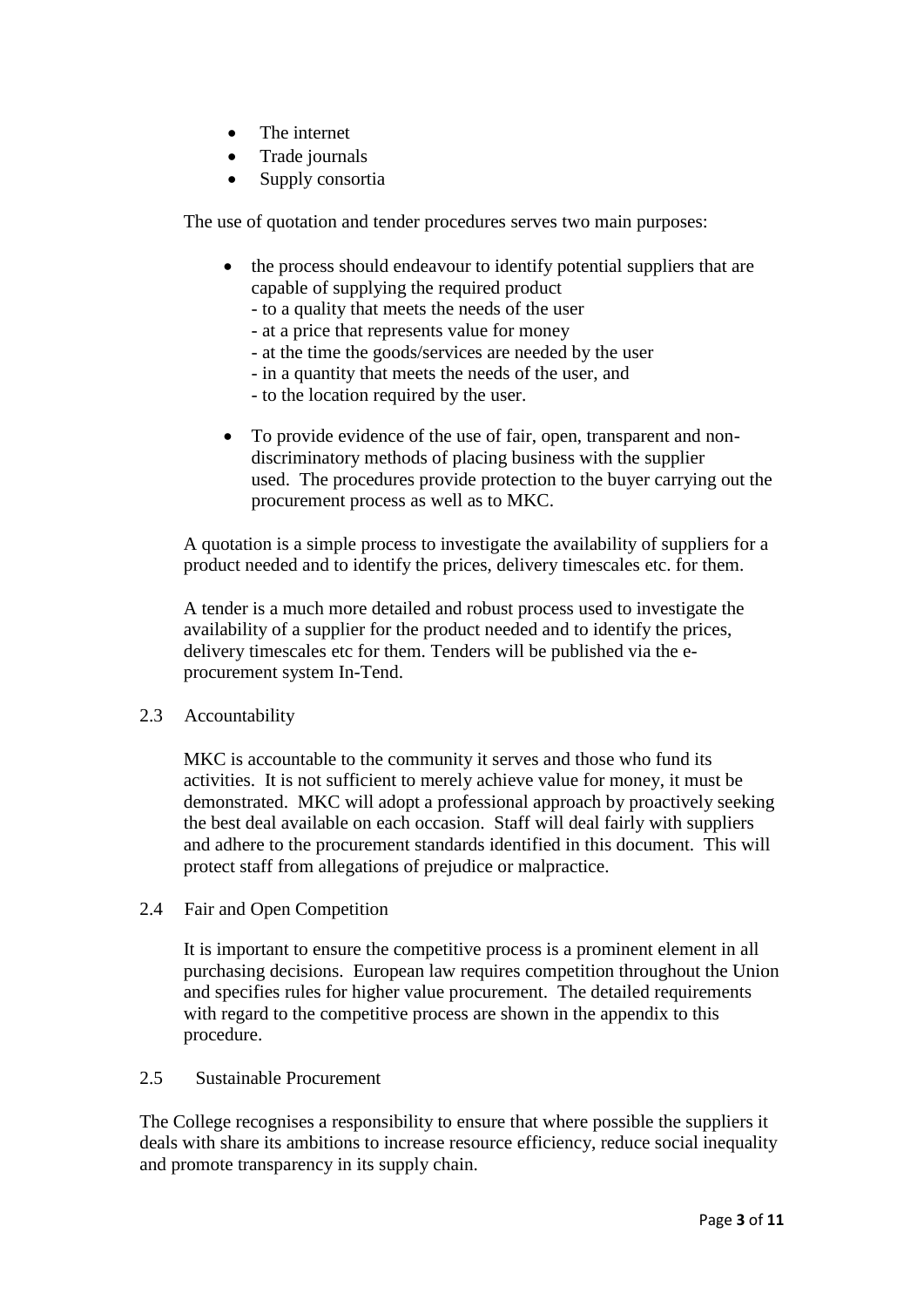Although the College is not a relevant authority for the purposes of the Public Contract Regulations 2015 (PCRs) and as such the Public Services (Social Value) Act 2012 does not apply to it, the College voluntarily wishes to adopt the principles contained therein and consider how procurement of goods or services might improve the economic, social and environmental wellbeing of the relevant geographical area and how, in the procurement, we might go about securing these improvements.

In addition, the College recognises the UN Sustainable Development Goals (SDG) Accord. The Accord recognises the critical role that education has in delivering the SDGs, in particular the goals around promoting decent work and economic growth, responsible consumption and production, taking action on climate change and fostering more resilient, inclusive and sustainable industrialisation.

The College operates a semi-devolved system of purchasing and sustainability considerations should be factored into all purchasing decisions. The Colleges Finance, Central Purchasing and Facilities teams are here to help you with these considerations.

Specifically, consideration should be given to the following:

Seek to ensure that procurements are carried out in accordance with the college energy plans relating to the installation of energy efficient lighting, motors and controls.

• Embed sustainability and social value questions in all ITTs

• Identify and prioritise high value, high volume and high environmental impact and social risk spend categories

Use whole lifecycle costing in decision-making. As a minimum this should include an assessment of ongoing maintenance, running and disposal costs, in each case with consideration to the environmental impact beyond the initial purchase.

• How you might measure the sustainability impact of the purchase and be able to demonstrate how sustainability was considered.

In the case of ongoing purchasing partnerships with suppliers, the following considerations should also be made:

Raise the partner's awareness of the Colleges sustainability policies and goals. Sustainable Procurement Policy Statement, will be used in the ITT package, and more generally.

• Work with suppliers to promote and embed initiatives to reduce environmental impact including:

- Minimising delivery frequency and distance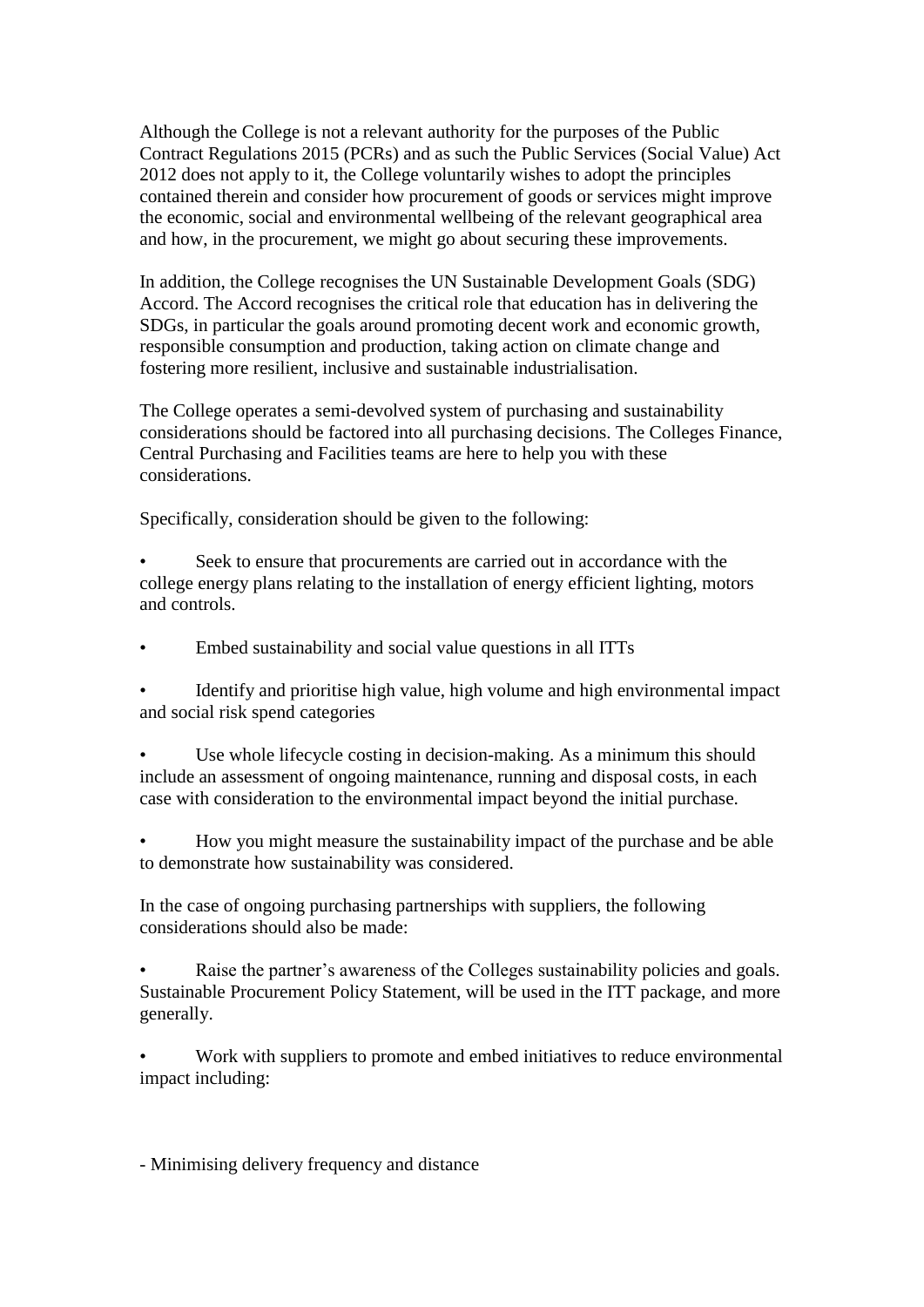- Reducing single use packaging and increase recoverable / recyclable content
- Reducing carbon intensity of products

- Encouraging a cradle to cradle approach which considers the end-life of a product and recovery prior to manufacture.

• Work with suppliers to promote and embed initiatives to increase social value including;

- Inclusion of small and medium sized enterprises (SME's) and local suppliers / partnerships in the supply chain

- Exploration of opportunities for student placements, work experience and collaborative research partnerships

- Better understanding and auditing of supply chains, encouraging transparency

Sustainability considerations in purchasing are to be promoted by:

• Educating, informing and encouraging staff and students to understand the College's Procurement policy and how to deploy sustainable principles in all procurement activities;

• Providing training for procurement managers in line with the Government's flexible framework on sustainable procurement and monitor the sustainability impacts of their contracts

• Addressing any obstacles which could restrict SMEs and local suppliers to bid for any goods/services or works;

• Question the need for the purchase and the choice of product in support of the Colleges sustainability agenda. The challenge is; does the College need to buy this product or service at all? An example is business travel flights.

## **3 PROCUREMENT ETHICS**

3.1 The principles governing the conduct of MKC staff are incorporated in the staff handbook. This section guides staff on the proper conduct of business with existing or potential suppliers. The main areas that budget holders need to be alert to are discussed in the following paragraphs.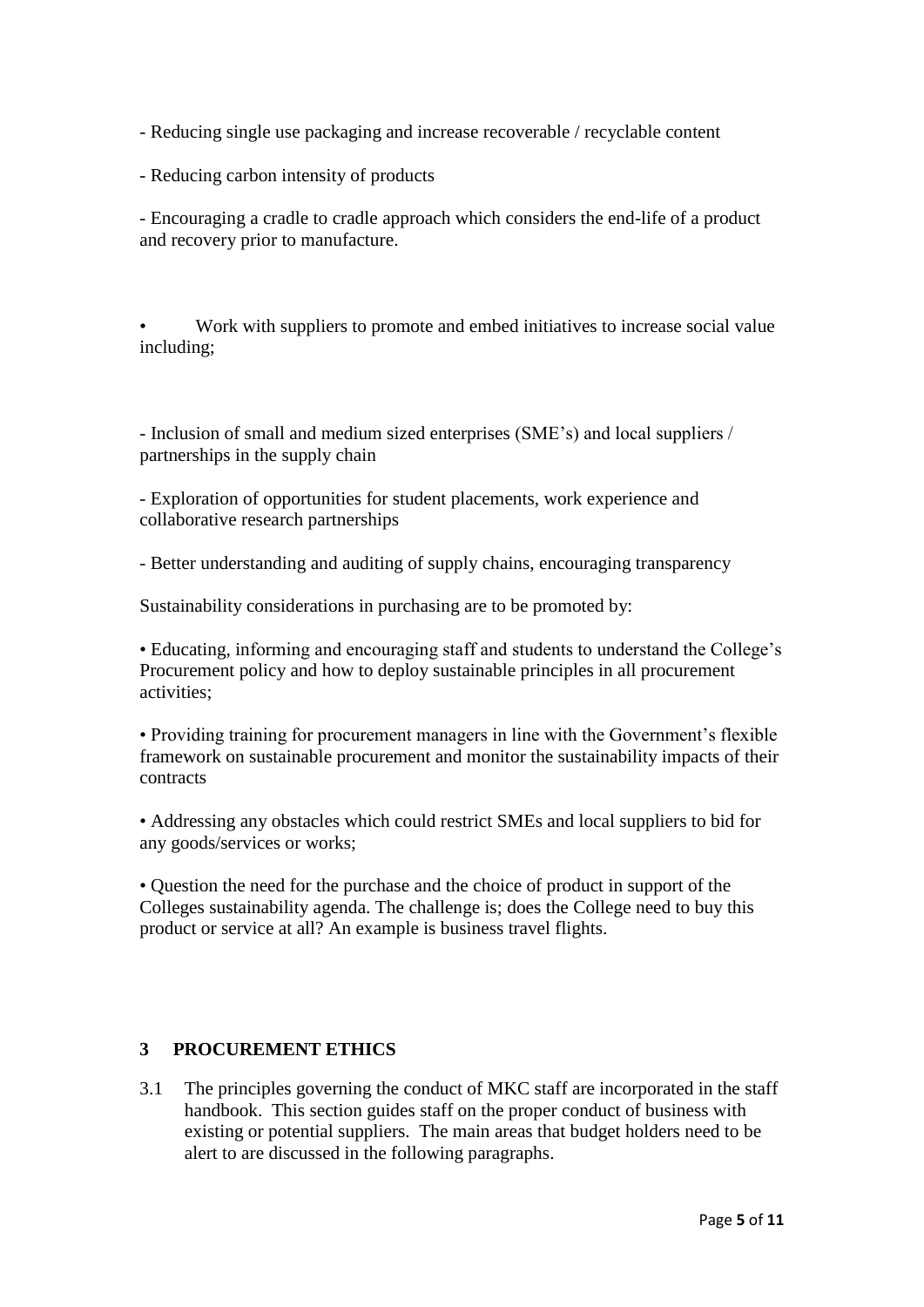- 3.2 It is a criminal offence under the Bribery Act 2010 for any supplier to offer corrupt gifts or payment to induce business. Similarly, it is an offence to accept such an offer. Discretion in dealing with suppliers is required at all times. Incidents of this nature must be reported to the Chief Executive or Executive Director of Finance and Estates (or deputy) immediately.
- 3.3 Gifts or gratuities are not acceptable for other than insignificant items such as pens, diaries or other publicity material. The occasional offer of hospitality is acceptable such as receptions, lunches or trade dinners, but if valued at £50 or more this must have the prior approval of the relevant line manager or be declined. The recipient (and line manager where relevant) must ask the following questions:
	- Will it further MKC's aims?
	- Is the level of hospitality reasonable in the circumstances?
	- Has it been openly offered?
	- Could it be construed as any form of inducement, and is it likely to place an obligation on a staff member?
- 3.4 Gifts or gratuities valued at £50 or more must be reported to the Clerk to the Governors, who will maintain a register of such items for onward reporting to the Finance and General Purposes Committee.
- 3.5 Conflicts of interests must be disclosed to the Executive Director of Finance and Estates (or deputy) who will make arrangements to include a potential supplier in the competitive process whilst addressing any potential conflict of interest.
- 3.6 In the course of procuring goods, staff have access to sensitive information. This information must be treated as strictly confidential and disclosed only on a need to know basis. However the Freedom of Information Act 2008 is applicable to quotations and tenders.
- 3.7 Staff must also refer to the Anti-Fraud Policy and Staff Handbook when considering procurement ethics.

## **4 TENDERING REQUIREMENTS**

- 4.1 Tendering will be used for purchases with a value in excess of £50,000 where there is a realistic competitive choice. The following is a summary of the tendering process; more detailed information is available on the FE Library – Procurement website [www.felp.ac.uk.](http://www.felp.ac.uk/)
- 4.2 When drafting the specification for the goods or services required, the specification describes what it is that you wish to purchase. The separate elements of the specification form the basis of the tender submission and of the assessment process. It is important, therefore, that these elements can be objectively assessed so that when carrying out the evaluation process, it can be completed in a fair and open manner. There are specific legislative requirements regarding the use of the initial selection criteria and when evaluating the bid submissions against the published award criteria. Both the selection and award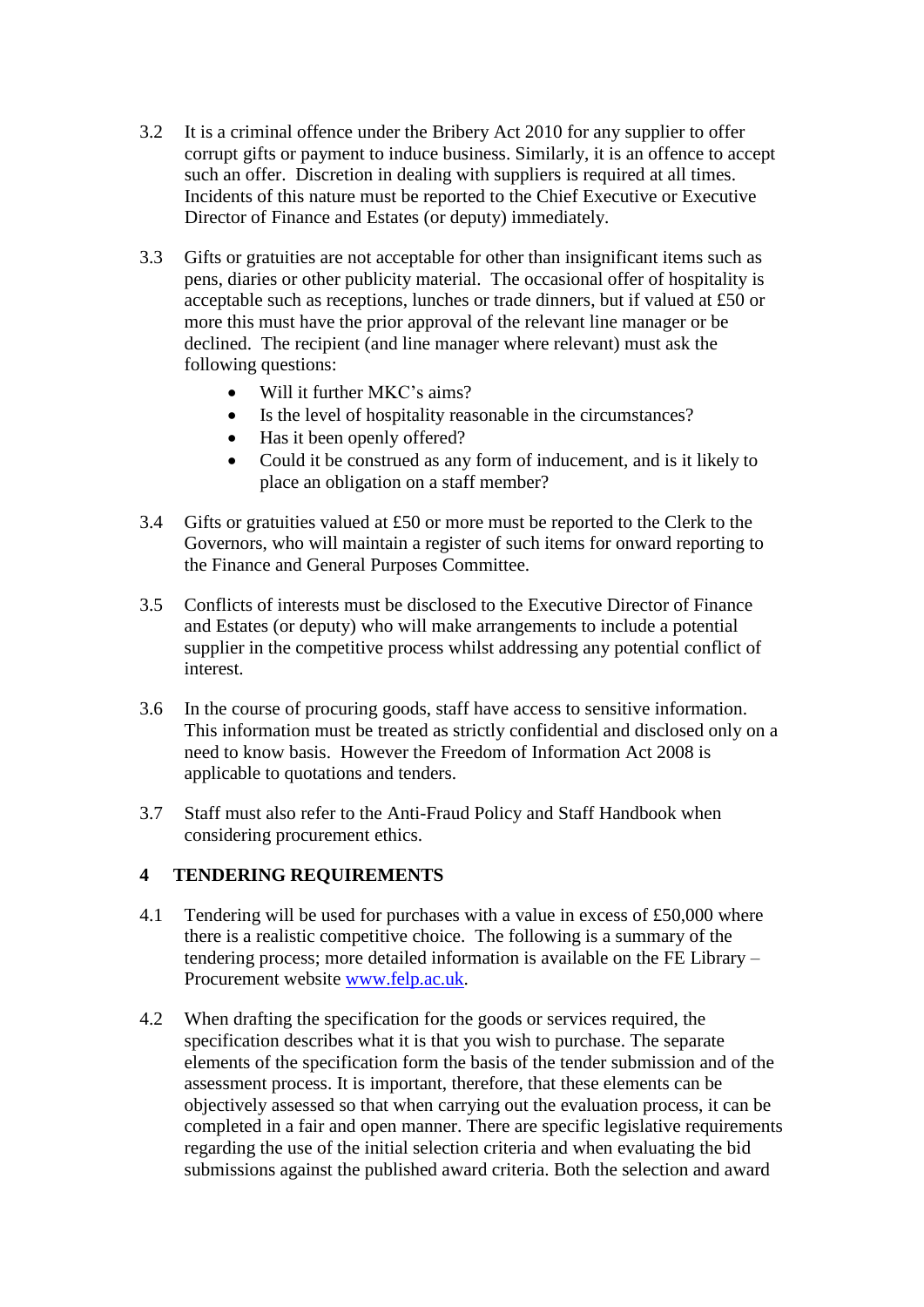criteria must be published in, where appropriate, the advertised contract notice, and in the quotation/tender documentation.

- 4.3 A record of how the selected tendering list is compiled must be carefully maintained to ensure fairness and objectivity can be demonstrated. The following must be ensured:
	- Sufficient number of interested, competent, financially sound suppliers with adequate capacity to undertake the work are identified.
	- The possibility of disqualifying a supplier after receiving their tender for reasons which should have been identified is reduced.
	- The number of potential suppliers is kept to a manageable level.
	- Tenderers do not incur unnecessary costs in preparing their bids.
- 4.4 The tenderers must all be circulated with an invitation to tender simultaneously. The closing date and time for the receipt of tenders should be clearly stated and should not be extended, but if exceptionally it is, then this must be communicated to all tenderers.
- 4.5 All tenderers must be given the same opportunity and treatment on a like for like basis. If visits are permitted, then this must be extended to all parties. A record of information disclosed will be maintained, and the identity of tenderers must not be disclosed to others. Care must be taken to allow sufficient time for return of tenders and evaluation. Inadequate time may result in the failure to achieve best practice.
- 4.6 Instructions to tenderers must be unambiguous.
	- All Tender submissions must be sent via In-Tend
	- If for any reason the In-Tend system cannot be used, return envelopes must be sealed, marked with the tender reference and the required date and time provided for returns.
	- The date and time of receipt of each submission must be recorded on the return envelope.
	- All returned bids must be held in a secure location until the stated closing date and time has passed.
	- Any submissions received after the stated closing date and time will not be opened and not be considered.
- 4.7 The following will be observed when opening and evaluating tenders:
	- Once the deadline has expired the Finance Manager will complete the system generated and fully audited opening ceremony and will download all ITT documents.
	- If the system is not used, after the stated closing time and date, the bids will be opened by two members of staff, one of which will normally be the Finance Manager.
	- Nobody involved in managing the service shall be part of the tender opening procedure.
	- A summary schedule will be prepared on which the name of each supplier and its prices will be recorded. The members of staff will sign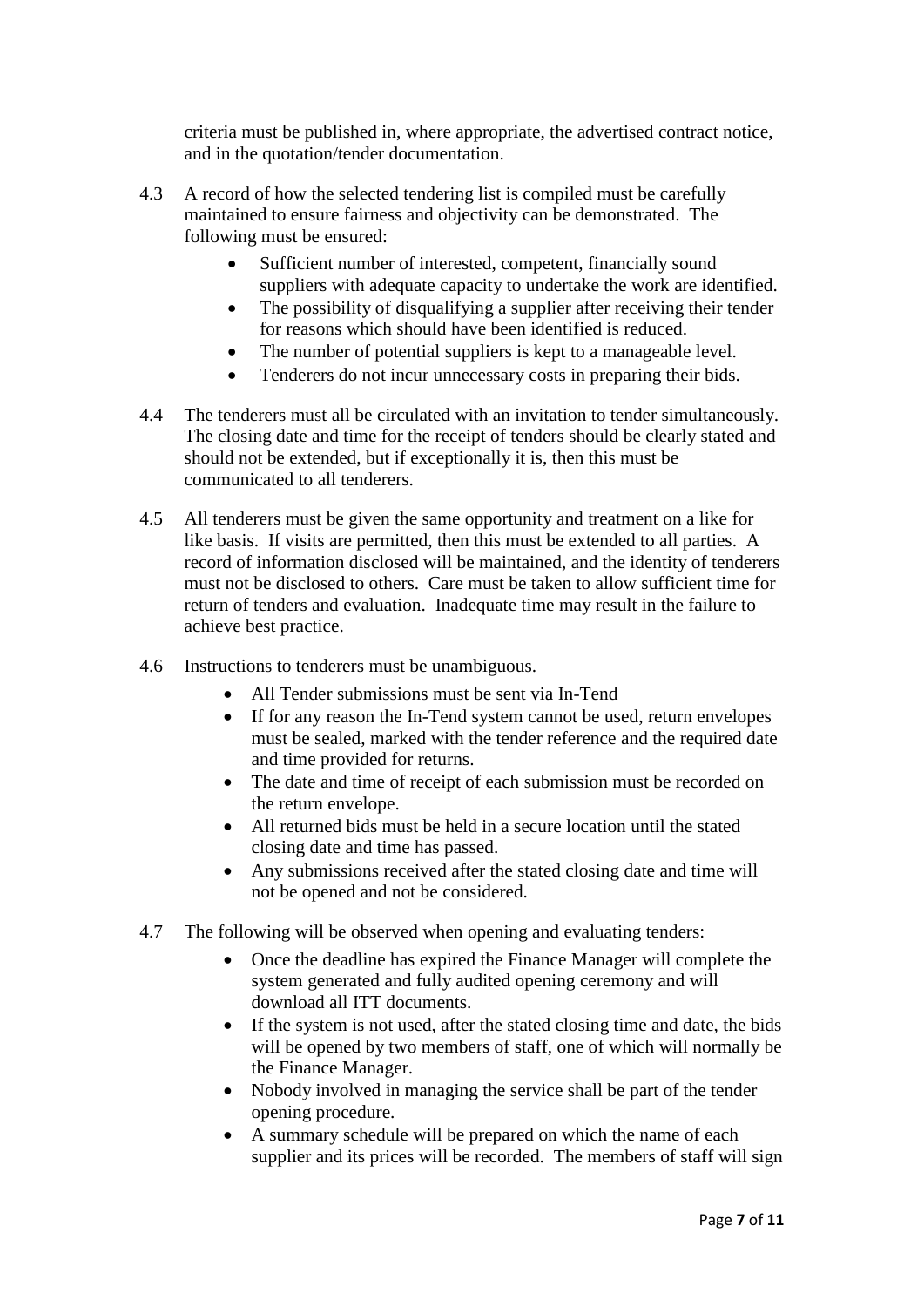and date each submission and all pages therein containing pricing information.

- The names of suppliers that have not replied, or replied after the stated closing time and date, will also be noted.
- Each member of staff will then sign and date the summary schedule.
- 4.8 The evaluation procedure, which will be set at the start of the process, will consider all relevant factors which would generally include commercial, technical and financial issues. Further information on this stage can be found on the FE Library – Procurement website [www.felp.ac.uk.](http://www.felp.ac.uk/)
- 4.9 The evaluation panel should include:
	- The individual responsible for managing the tendering process
	- An end user of the product or service
	- A representative from the Finance team
	- An external specialist if necessary.
- 4.10 In circumstances where there is a technical or qualitative element to the tender scoring, all pricing information shall be retained by the Finance Manager and the technical or qualitative tender content passed to the panel for evaluation. The resulting scores will then be added to the pricing scores by the Finance Manager and weighted according to the tender terms.
- 4.11 The award criteria must be carried out using Most Economically Advantageous Tender (MEAT) which allows the College to take account of a criteria that reflects qualitative, technical and sustainable aspects of the tender submission as well as price when reaching an award decision. Awarding purely on the lowest price is not permissible but where the cheapest tender is not selected, the reasons for the decision should be noted with the tender file. It is not necessary to select the cheapest tender in all cases and the use of pre-determined weighting factors would generally be appropriate, providing that at least 50% of the total weighting (30% with written authority in advance from the Executive Director of Finance and Estates (or deputy)) is allocated to price.
- 4.12 Local suppliers will be prioritised if price, quality, product requirements and delivery timescales meet the colleges and purchasing department's requirements.
- 4.13 Suppliers who are unsuccessful should be informed and given the opportunity for feedback.
- 4.14 Single tenders may take place only with the express approval of the Executive Director of Finance and Estates (or deputy). The circumstances in which this is acceptable are when:
	- Following appropriate research, there is no evidence of alternative sources of supply.
	- Specialist attention is needed to extend, repair or refurbish proprietary or specialist equipment.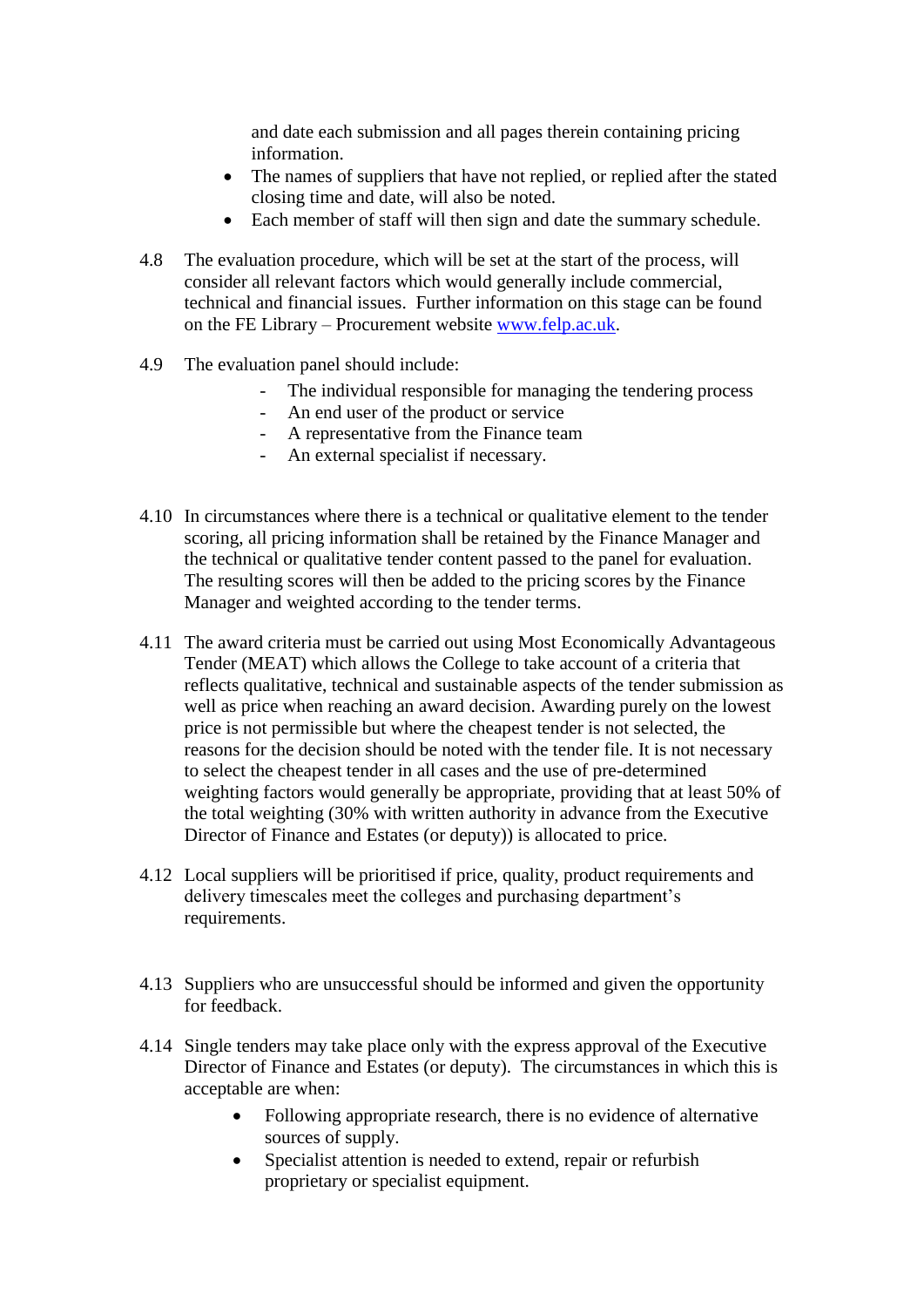- The use of specialist professional services is indicated.
- Exceptionally, if an emergency arises. In such cases the duration of supply is likely to be limited such that an open tendering process can be conducted at the earliest possible opportunity.

The circumstances leading to a single tender action must be recorded. For every occasion when single tendering has been used, the Executive Director of Finance and Estates (or deputy) must report the event to the Finance and General Purposes Committee.

4.15 MKC policy is to establish Preferred Suppliers for certain goods and services over periods of up to three years. In order for Preferred Supplier status to be conferred on a supplier they must be successful in a tender designed specifically for the purpose, or be the sole supplier under a suitable procurement framework (CPC will be assumed by default). In return for favourable pricing or other terms, MKC will undertake to use that supplier wherever practicable within the timescale agreed. Staff wishing to establish Preferred Supplier arrangements should contact the Finance and Procurement Manager for advice and support. A list of Preferred Suppliers will be maintained on the Finance SharePoint site.

## **5 IN-TEND E-PROCUREMENT SYSTEM**

- 5.1 For all quick quotes and tenders, the In-tend e-procurement system should be considered and any individual who requires access or training should contact the Finance Manager.
- 5.2 In-Tend provides the college with a full robust system to get easy access to quick quotes and Tenders:
	- Quick Quotes The aim of the quick quote tool is to provide a simple way for a non-procurement user to generate a quotation with minimal training, whilst still adhering to all procedures required by both the system and MKC.
	- Tenders (Inc. OJEU) The Tendering Project tool provides the user with a set template and easy process to complete a full tender. The system controls the full tender requirement details, OJEU Notice dates, Pre-Qualification requirements, timescales, classifications, Opening Ceremonies and holds a full audit trail of the communications between MKC and suppliers.

## **6 QUOTATIONS**

- 6.1 For purchasing decisions with a value between  $£2,000$  and  $£50,000$ , quotations will be used. Three quotations will normally be obtained. Variations from this requirement are acceptable only on grounds of technical compatibility, or lack of alternative suppliers.
- 6.2 Telephone quotations are acceptable only if followed up in writing. Budget holders are responsible for holding this documentation, and they may not sign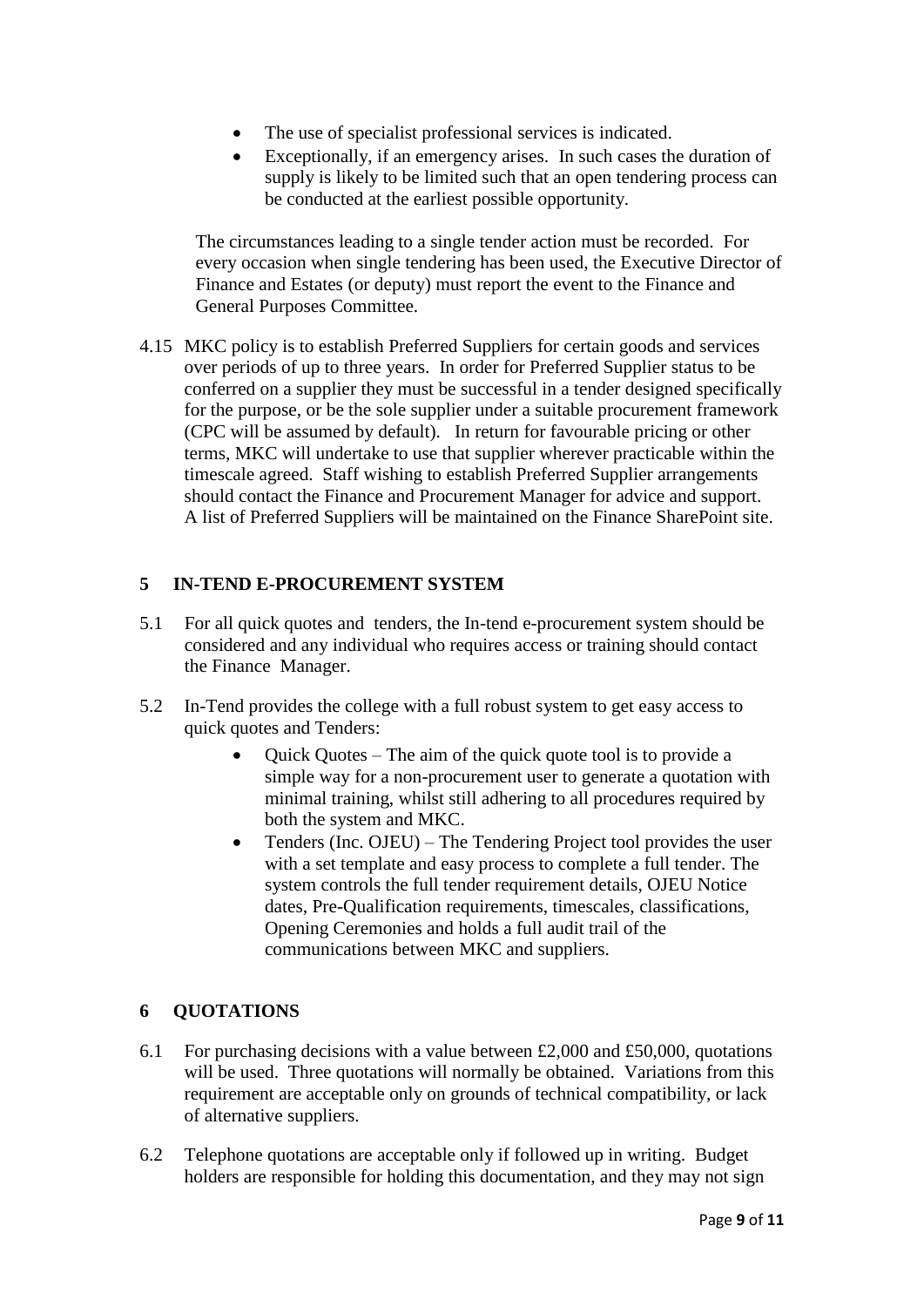requisitions without first verifying that the tendering and quotation requirements have been met.

6.3 Scanned copies of the three quotations are to be maintained centrally and attached to purchase orders via the electronic purchasing system.

## **7 LOWER VALUE PURCHASES**

- 7.1 Paragraph 2.4 states that the competitive process should be evidenced in all purchasing decisions. The Government's view is that competition should be appropriate to the value and complexity of the goods and services to be acquired.
- 7.2 For purchases with a value below £2,000, the requirement to obtain three written quotations is relaxed, though the requirement to obtain value for money, and be seen to act fairly and objectively remains.
- 7.3 In these circumstances, budget holders are required to exercise their judgement when assessing the number of suppliers to be researched. A quotation should always be obtained from a supplier before the order is placed. The successful quotation should be confirmed with an official College order which contains a clear specification of requirements.

#### **8 Sub- Contracting Education Provision (College Only)**

- 8.1 Before the procurement process can take place the College must have approval to sub- contract from the Skills Funding Agency in writing - Please see the current SFA Funding rules for further guidance.
- 8.2 The procurement of any sub-contracting partners must comply with the College's procurement purchasing requirements summary as shown in the APPENDIX.
- 8.3 For all training contracts over £50k the college must follow the tendering requirements in section 4.
- 8.4 The use of the College e –tendering system In-tend will be used for all tenders . See section 5 for more details.
- 8.5 For any specific individual instances where it may not be appropriate to follow the College tendering process please contact the Finance and Procurement Manager for further details. All occurrences where this is the case should be reported at the next F&GP committee.

#### **APPENDIX**